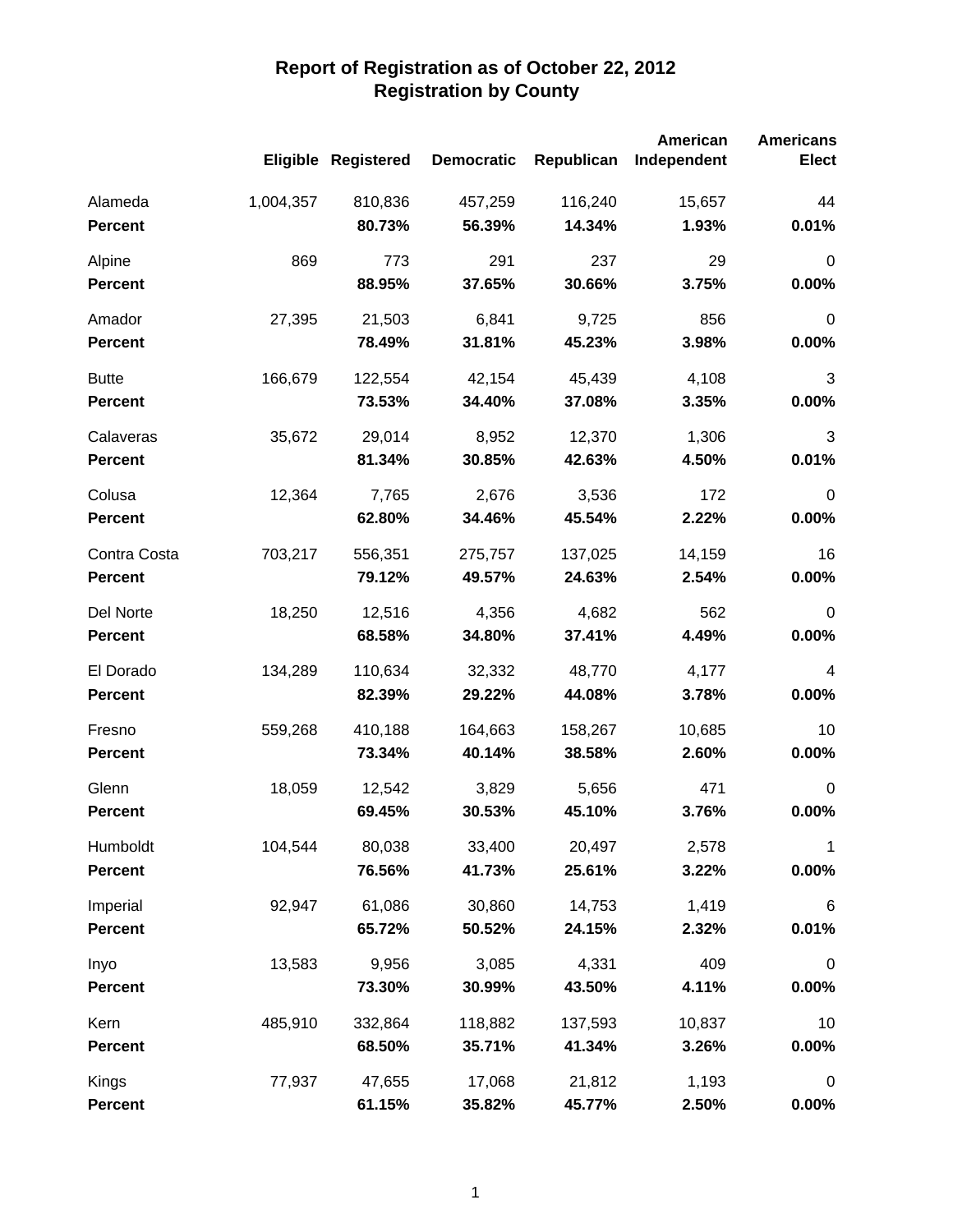|                |       | Peace and   |                |                | <b>No Party</b>   |
|----------------|-------|-------------|----------------|----------------|-------------------|
|                | Green | Libertarian | Freedom        | Other          | <b>Preference</b> |
| Alameda        | 9,954 | 3,654       | 2,877          | 43,657         | 161,494           |
| <b>Percent</b> | 1.23% | 0.45%       | 0.35%          | 5.38%          | 19.92%            |
| Alpine         | 12    | 3           | $\overline{2}$ | 5              | 194               |
| <b>Percent</b> | 1.55% | 0.39%       | 0.26%          | 0.65%          | 25.10%            |
| Amador         | 120   | 172         | 45             | 74             | 3,670             |
| <b>Percent</b> | 0.56% | 0.80%       | 0.21%          | 0.34%          | 17.07%            |
| <b>Butte</b>   | 1,437 | 1,023       | 448            | 1,410          | 26,532            |
| <b>Percent</b> | 1.17% | 0.83%       | 0.37%          | 1.15%          | 21.65%            |
| Calaveras      | 263   | 339         | 89             | 215            | 5,477             |
| <b>Percent</b> | 0.91% | 1.17%       | 0.31%          | 0.74%          | 18.88%            |
| Colusa         | 19    | 31          | 10             | $\overline{2}$ | 1,319             |
| <b>Percent</b> | 0.24% | 0.40%       | 0.13%          | 0.03%          | 16.99%            |
| Contra Costa   | 3,506 | 2,869       | 1,268          | 1,473          | 120,278           |
| <b>Percent</b> | 0.63% | 0.52%       | 0.23%          | 0.26%          | 21.62%            |
| Del Norte      | 102   | 88          | 52             | 152            | 2,522             |
| <b>Percent</b> | 0.81% | 0.70%       | 0.42%          | 1.21%          | 20.15%            |
| El Dorado      | 891   | 999         | 295            | 880            | 22,286            |
| <b>Percent</b> | 0.81% | 0.90%       | 0.27%          | 0.80%          | 20.14%            |
| Fresno         | 1,575 | 1,877       | 1,072          | 4,622          | 67,417            |
| <b>Percent</b> | 0.38% | 0.46%       | 0.26%          | 1.13%          | 16.44%            |
| Glenn          | 45    | 73          | 47             | 22             | 2,399             |
| <b>Percent</b> | 0.36% | 0.58%       | 0.37%          | 0.18%          | 19.13%            |
| Humboldt       | 3,057 | 787         | 328            | 225            | 19,165            |
| Percent        | 3.82% | 0.98%       | 0.41%          | 0.28%          | 23.94%            |
| Imperial       | 144   | 210         | 259            | 369            | 13,066            |
| <b>Percent</b> | 0.24% | 0.34%       | 0.42%          | 0.60%          | 21.39%            |
| Inyo           | 86    | 74          | 28             | 47             | 1,896             |
| <b>Percent</b> | 0.86% | 0.74%       | 0.28%          | 0.47%          | 19.04%            |
| Kern           | 831   | 1,895       | 911            | 464            | 61,441            |
| <b>Percent</b> | 0.25% | 0.57%       | 0.27%          | 0.14%          | 18.46%            |
| Kings          | 95    | 189         | 69             | 277            | 6,952             |
| <b>Percent</b> | 0.20% | 0.40%       | 0.14%          | 0.58%          | 14.59%            |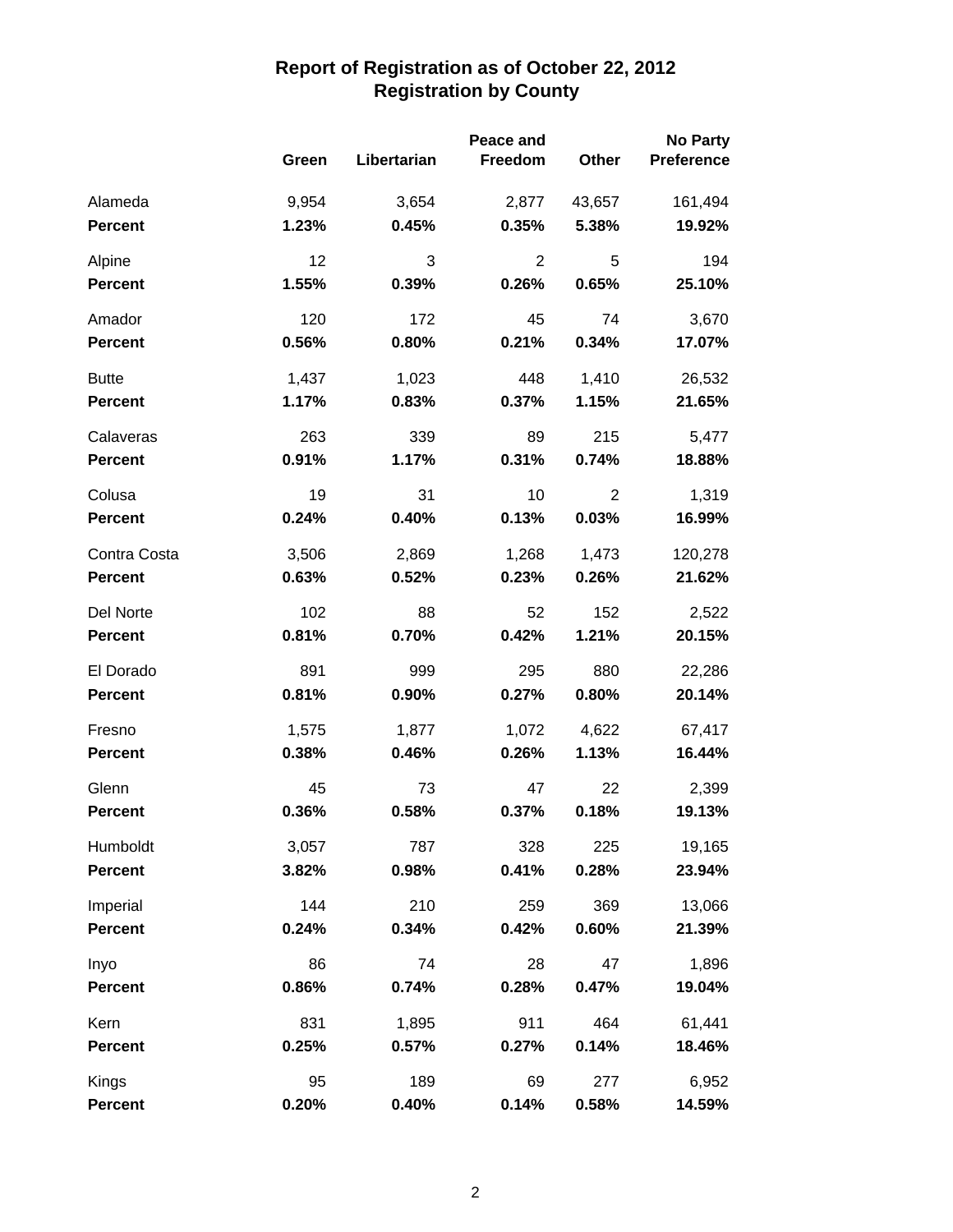|                |           |                     |                   |            | American    | <b>Americans</b> |
|----------------|-----------|---------------------|-------------------|------------|-------------|------------------|
|                |           | Eligible Registered | <b>Democratic</b> | Republican | Independent | <b>Elect</b>     |
| Lake           | 47,135    | 34,936              | 14,279            | 9,662      | 1,398       | $\overline{2}$   |
| <b>Percent</b> |           | 74.12%              | 40.87%            | 27.66%     | 4.00%       | 0.01%            |
| Lassen         | 18,671    | 14,130              | 3,462             | 6,795      | 730         | $\mathbf 0$      |
| <b>Percent</b> |           | 75.68%              | 24.50%            | 48.09%     | 5.17%       | 0.00%            |
| Los Angeles    | 5,976,156 | 4,758,437           | 2,430,612         | 1,037,031  | 105,840     | 2,593            |
| <b>Percent</b> |           | 79.62%              | 51.08%            | 21.79%     | 2.22%       | 0.05%            |
| Madera         | 86,894    | 53,779              | 18,301            | 24,152     | 1,623       | $\pmb{0}$        |
| <b>Percent</b> |           | 61.89%              | 34.03%            | 44.91%     | 3.02%       | 0.00%            |
| Marin          | 176,604   | 155,025             | 84,374            | 28,458     | 3,268       | 4                |
| <b>Percent</b> |           | 87.78%              | 54.43%            | 18.36%     | 2.11%       | 0.00%            |
| Mariposa       | 14,443    | 10,792              | 3,206             | 4,841      | 464         | 1                |
| <b>Percent</b> |           | 74.72%              | 29.71%            | 44.86%     | 4.30%       | 0.01%            |
| Mendocino      | 62,910    | 49,765              | 23,078            | 10,829     | 1,690       | 1                |
| <b>Percent</b> |           | 79.11%              | 46.37%            | 21.76%     | 3.40%       | 0.00%            |
| Merced         | 147,138   | 98,890              | 42,447            | 33,068     | 2,965       | $\overline{2}$   |
| <b>Percent</b> |           | 67.21%              | 42.92%            | 33.44%     | 3.00%       | 0.00%            |
| Modoc          | 7,301     | 5,359               | 1,388             | 2,690      | 261         | $\mathbf 0$      |
| <b>Percent</b> |           | 73.40%              | 25.90%            | 50.20%     | 4.87%       | 0.00%            |
| Mono           | 9,917     | 5,983               | 1,964             | 2,181      | 240         | $\mathbf 0$      |
| <b>Percent</b> |           | 60.33%              | 32.83%            | 36.45%     | 4.01%       | 0.00%            |
| Monterey       | 232,233   | 166,290             | 86,198            | 40,642     | 3,827       | 8                |
| <b>Percent</b> |           | 71.60%              | 51.84%            | 24.44%     | 2.30%       | 0.00%            |
| Napa           | 91,138    | 72,592              | 33,717            | 19,513     | 2,188       | 3                |
| <b>Percent</b> |           | 79.65%              | 46.45%            | 26.88%     | 3.01%       | $0.00\%$         |
| Nevada         | 76,187    | 62,853              | 20,736            | 23,881     | 2,190       | 1                |
| <b>Percent</b> |           | 82.50%              | 32.99%            | 38.00%     | 3.48%       | 0.00%            |
| Orange         | 1,925,205 | 1,683,001           | 531,691           | 693,311    | 44,912      | 240              |
| <b>Percent</b> |           | 87.42%              | 31.59%            | 41.19%     | 2.67%       | 0.01%            |
| Placer         | 251,135   | 208,604             | 58,550            | 98,571     | 4,606       | $\,6$            |
| <b>Percent</b> |           | 83.06%              | 28.07%            | 47.25%     | 2.21%       | 0.00%            |
| Plumas         | 15,798    | 13,229              | 4,141             | 5,630      | 649         | $\overline{2}$   |
| <b>Percent</b> |           | 83.74%              | 31.30%            | 42.56%     | 4.91%       | 0.02%            |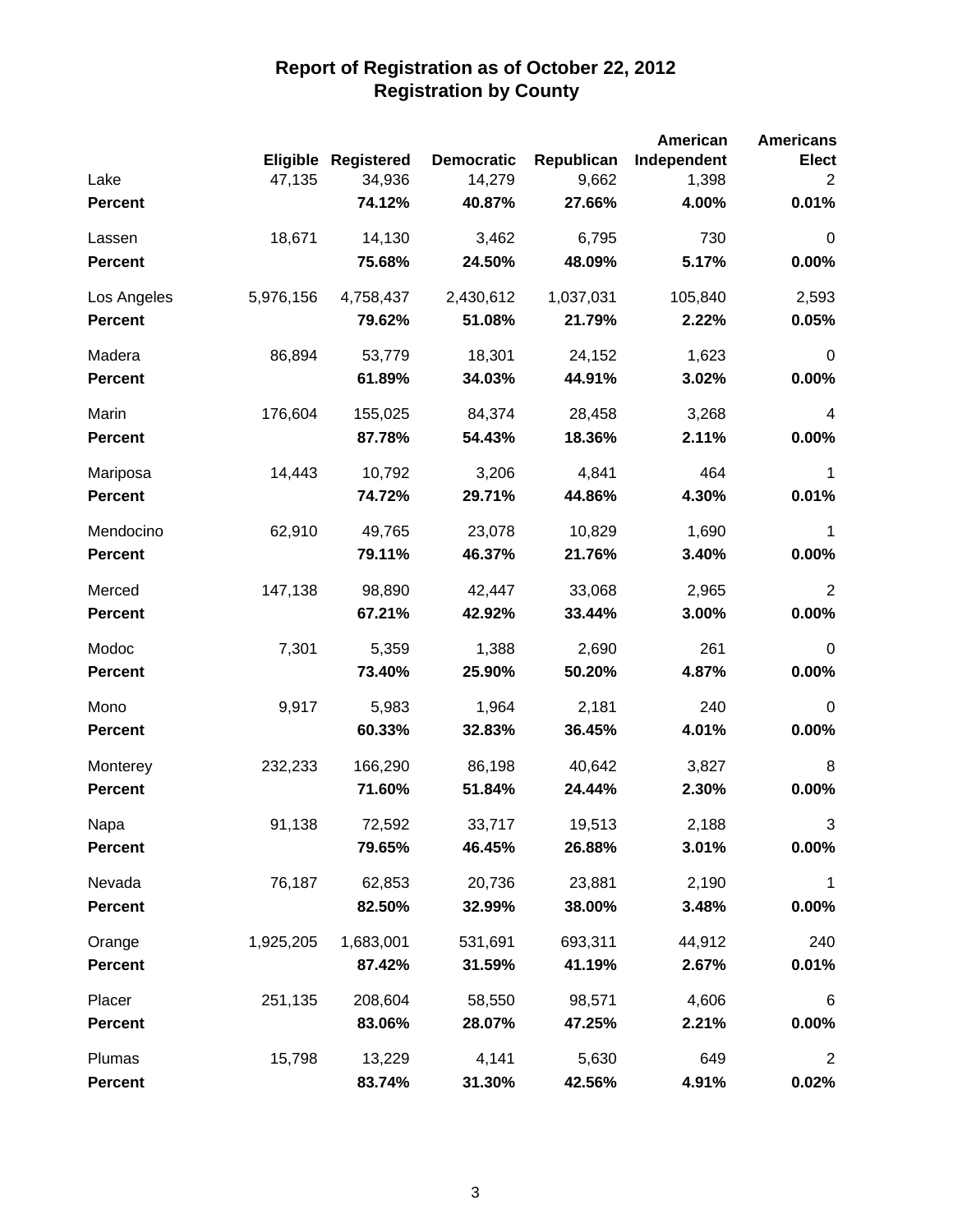|                |        |             | Peace and |          | <b>No Party</b>   |
|----------------|--------|-------------|-----------|----------|-------------------|
|                | Green  | Libertarian | Freedom   | Other    | <b>Preference</b> |
| Lake           | 471    | 271         | 157       | 71       | 8,625             |
| <b>Percent</b> | 1.35%  | 0.78%       | 0.45%     | 0.20%    | 24.69%            |
| Lassen         | 45     | 89          | 35        | 68       | 2,906             |
| <b>Percent</b> | 0.32%  | 0.63%       | 0.25%     | 0.48%    | 20.57%            |
| Los Angeles    | 23,899 | 24,612      | 23,796    | 231,142  | 878,912           |
| <b>Percent</b> | 0.50%  | 0.52%       | 0.50%     | 4.86%    | 18.47%            |
| Madera         | 201    | 265         | 127       | 203      | 8,907             |
| <b>Percent</b> | 0.37%  | 0.49%       | 0.24%     | 0.38%    | 16.56%            |
| Marin          | 2,225  | 840         | 253       | 410      | 35,193            |
| <b>Percent</b> | 1.44%  | 0.54%       | 0.16%     | 0.26%    | 22.70%            |
| Mariposa       | 119    | 98          | 26        | 153      | 1,884             |
| <b>Percent</b> | 1.10%  | 0.91%       | 0.24%     | 1.42%    | 17.46%            |
| Mendocino      | 1,894  | 432         | 293       | 198      | 11,350            |
| <b>Percent</b> | 3.81%  | 0.87%       | 0.59%     | 0.40%    | 22.81%            |
| Merced         | 576    | 468         | 314       | 1,773    | 17,277            |
| <b>Percent</b> | 0.58%  | 0.47%       | 0.32%     | 1.79%    | 17.47%            |
| Modoc          | 20     | 45          | 6         | 10       | 939               |
| <b>Percent</b> | 0.37%  | 0.84%       | 0.11%     | 0.19%    | 17.52%            |
| Mono           | 60     | 42          | 19        | 4        | 1,473             |
| Percent        | 1.00%  | 0.70%       | 0.32%     | 0.07%    | 24.62%            |
| Monterey       | 1,122  | 819         | 374       | 241      | 33,059            |
| <b>Percent</b> | 0.67%  | 0.49%       | 0.22%     | 0.14%    | 19.88%            |
| Napa           | 816    | 429         | 208       | 375      | 15,343            |
| <b>Percent</b> | 1.12%  | 0.59%       | 0.29%     | 0.52%    | 21.14%            |
| Nevada         | 1,483  | 598         | 152       | 143      | 13,669            |
| <b>Percent</b> | 2.36%  | 0.95%       | 0.24%     | 0.23%    | 21.75%            |
| Orange         | 7,527  | 12,996      | 4,967     | 6,960    | 380,397           |
| <b>Percent</b> | 0.45%  | 0.77%       | 0.30%     | 0.41%    | 22.60%            |
| Placer         | 1,140  | 2,222       | 369       | 394      | 42,746            |
| <b>Percent</b> | 0.55%  | 1.07%       | 0.18%     | 0.19%    | 20.49%            |
| Plumas         | 93     | 102         | 40        | 0        | 2,572             |
| <b>Percent</b> | 0.70%  | 0.77%       | 0.30%     | $0.00\%$ | 19.44%            |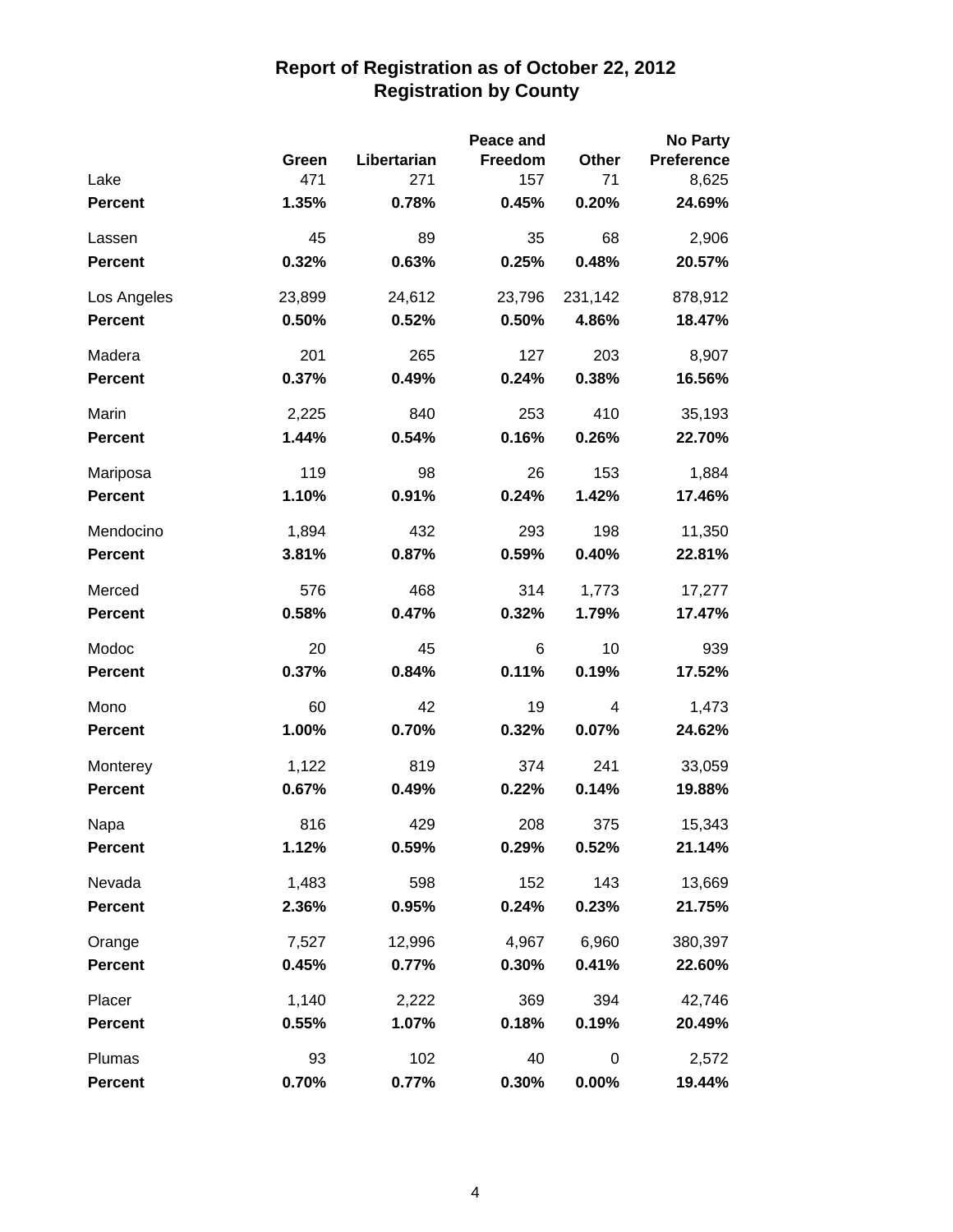|                 |           |                            |                   |            | American    | <b>Americans</b> |
|-----------------|-----------|----------------------------|-------------------|------------|-------------|------------------|
|                 |           | <b>Eligible Registered</b> | <b>Democratic</b> | Republican | Independent | <b>Elect</b>     |
| Riverside       | 1,358,695 | 943,405                    | 343,161           | 385,464    | 27,893      | 46               |
| <b>Percent</b>  |           | 69.43%                     | 36.37%            | 40.86%     | 2.96%       | 0.00%            |
| Sacramento      | 944,243   | 698,899                    | 306,960           | 225,688    | 19,709      | 25               |
| <b>Percent</b>  |           | 74.02%                     | 43.92%            | 32.29%     | 2.82%       | 0.00%            |
| San Benito      | 33,536    | 26,580                     | 12,590            | 7,827      | 678         | 1                |
| <b>Percent</b>  |           | 79.26%                     | 47.37%            | 29.45%     | 2.55%       | 0.00%            |
| San Bernardino  | 1,259,676 | 851,581                    | 330,076           | 307,166    | 30,033      | 56               |
| <b>Percent</b>  |           | 67.60%                     | 38.76%            | 36.07%     | 3.53%       | 0.01%            |
| San Diego       | 2,094,093 | 1,563,093                  | 551,931           | 532,585    | 51,442      | 87               |
| <b>Percent</b>  |           | 74.64%                     | 35.31%            | 34.07%     | 3.29%       | 0.01%            |
| San Francisco   | 603,201   | 500,107                    | 278,350           | 43,734     | 8,897       | 18               |
| <b>Percent</b>  |           | 82.91%                     | 55.66%            | 8.74%      | 1.78%       | 0.00%            |
| San Joaquin     | 419,824   | 293,004                    | 127,712           | 108,207    | 7,301       | 10               |
| <b>Percent</b>  |           | 69.79%                     | 43.59%            | 36.93%     | 2.49%       | 0.00%            |
| San Luis Obispo | 201,390   | 158,603                    | 53,506            | 62,823     | 4,262       | 3                |
| <b>Percent</b>  |           | 78.75%                     | 33.74%            | 39.61%     | 2.69%       | 0.00%            |
| San Mateo       | 479,562   | 361,486                    | 185,331           | 70,346     | 7,679       | 10               |
| <b>Percent</b>  |           | 75.38%                     | 51.27%            | 19.46%     | 2.12%       | 0.00%            |
| Santa Barbara   | 276,452   | 203,994                    | 84,569            | 62,692     | 5,208       | $\overline{2}$   |
| <b>Percent</b>  |           | 73.79%                     | 41.46%            | 30.73%     | 2.55%       | 0.00%            |
| Santa Clara     | 1,122,390 | 817,837                    | 373,066           | 178,554    | 16,883      | 31               |
| <b>Percent</b>  |           | 72.87%                     | 45.62%            | 21.83%     | 2.06%       | 0.00%            |
| Santa Cruz      | 183,151   | 158,524                    | 85,917            | 26,383     | 3,661       | 4                |
| <b>Percent</b>  |           | 86.55%                     | 54.20%            | 16.64%     | 2.31%       | 0.00%            |
| Shasta          | 133,808   | 100,235                    | 26,640            | 46,802     | 3,694       | 1                |
| <b>Percent</b>  |           | 74.91%                     | 26.58%            | 46.69%     | 3.69%       | 0.00%            |
| Sierra          | 2,548     | 2,326                      | 660               | 986        | 132         | $\mathbf 0$      |
| <b>Percent</b>  |           | 91.29%                     | 28.37%            | 42.39%     | 5.67%       | 0.00%            |
| Siskiyou        | 34,444    | 25,868                     | 8,387             | 10,602     | 1,124       | 1                |
| <b>Percent</b>  |           | 75.10%                     | 32.42%            | 40.99%     | 4.35%       | 0.00%            |
| Solano          | 274,284   | 209,484                    | 101,815           | 52,777     | 5,887       | 12               |
| <b>Percent</b>  |           | 76.37%                     | 48.60%            | 25.19%     | 2.81%       | 0.01%            |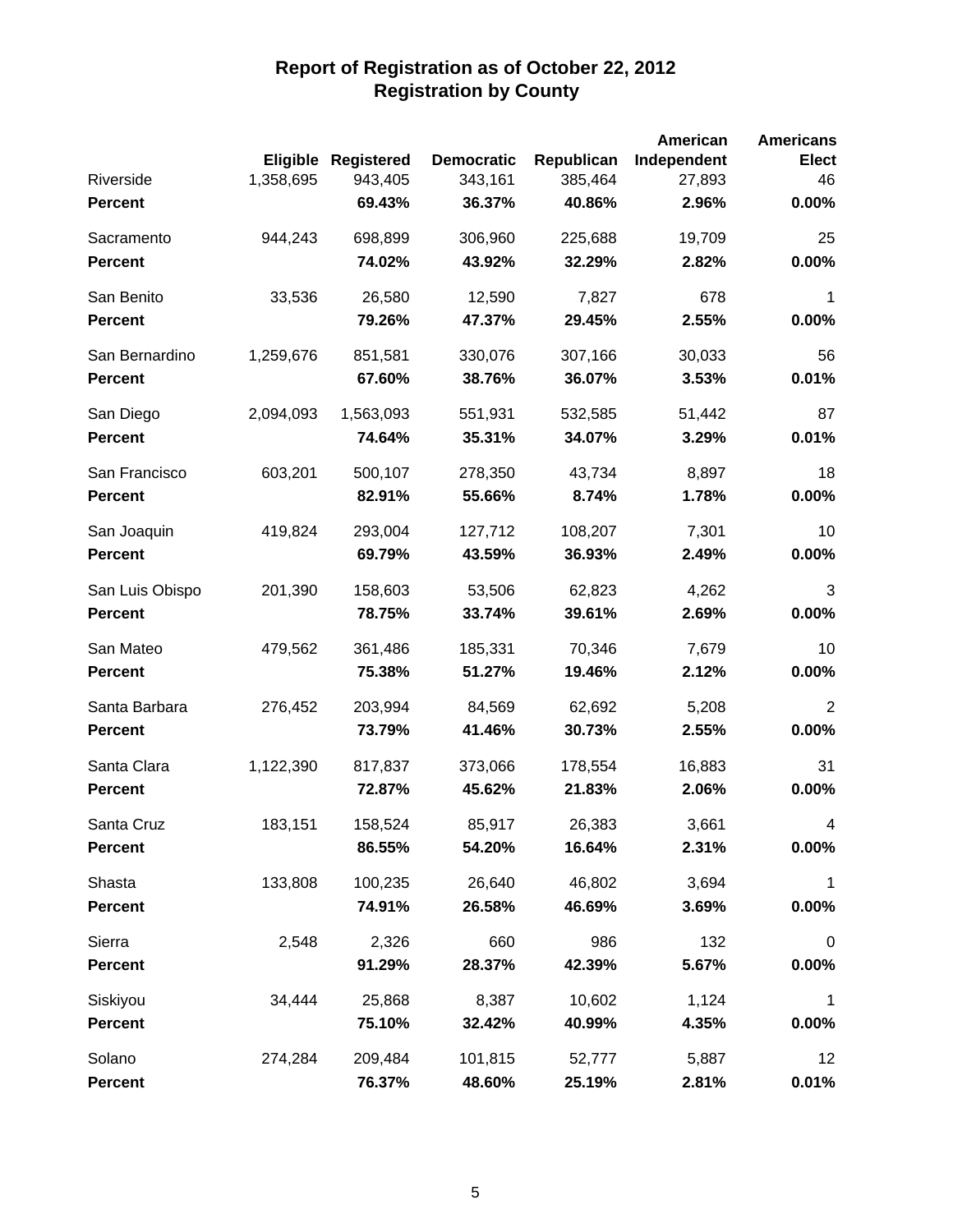|                 | <b>No Party</b><br>Peace and |             |                |       |                   |  |  |  |
|-----------------|------------------------------|-------------|----------------|-------|-------------------|--|--|--|
|                 | Green                        | Libertarian | <b>Freedom</b> | Other | <b>Preference</b> |  |  |  |
| Riverside       | 2,682                        | 5,055       | 2,319          | 7,492 | 169,293           |  |  |  |
| <b>Percent</b>  | 0.28%                        | 0.54%       | 0.25%          | 0.79% | 17.94%            |  |  |  |
| Sacramento      | 3,900                        | 4,010       | 2,593          | 1,337 | 134,677           |  |  |  |
| <b>Percent</b>  | 0.56%                        | 0.57%       | 0.37%          | 0.19% | 19.27%            |  |  |  |
| San Benito      | 144                          | 139         | 70             | 45    | 5,086             |  |  |  |
| <b>Percent</b>  | 0.54%                        | 0.52%       | 0.26%          | 0.17% | 19.13%            |  |  |  |
| San Bernardino  | 3,104                        | 4,817       | 3,067          | 1,896 | 171,366           |  |  |  |
| <b>Percent</b>  | 0.36%                        | 0.57%       | 0.36%          | 0.22% | 20.12%            |  |  |  |
| San Diego       | 7,723                        | 11,265      | 4,025          | 5,820 | 398,215           |  |  |  |
| <b>Percent</b>  | 0.49%                        | 0.72%       | 0.26%          | 0.37% | 25.48%            |  |  |  |
| San Francisco   | 8,356                        | 2,986       | 1,725          | 1,230 | 154,811           |  |  |  |
| <b>Percent</b>  | 1.67%                        | 0.60%       | 0.34%          | 0.25% | 30.96%            |  |  |  |
| San Joaquin     | 815                          | 1,254       | 666            | 1,434 | 45,605            |  |  |  |
| <b>Percent</b>  | 0.28%                        | 0.43%       | 0.23%          | 0.49% | 15.56%            |  |  |  |
| San Luis Obispo | 1,403                        | 1,300       | 325            | 2,590 | 32,391            |  |  |  |
| <b>Percent</b>  | 0.88%                        | 0.82%       | 0.20%          | 1.63% | 20.42%            |  |  |  |
| San Mateo       | 2,526                        | 1,813       | 730            | 1,057 | 91,994            |  |  |  |
| <b>Percent</b>  | 0.70%                        | 0.50%       | 0.20%          | 0.29% | 25.45%            |  |  |  |
| Santa Barbara   | 1,562                        | 1,360       | 451            | 2,136 | 46,014            |  |  |  |
| <b>Percent</b>  | 0.77%                        | 0.67%       | 0.22%          | 1.05% | 22.56%            |  |  |  |
| Santa Clara     | 4,345                        | 4,721       | 1,940          | 1,539 | 236,758           |  |  |  |
| <b>Percent</b>  | 0.53%                        | 0.58%       | 0.24%          | 0.19% | 28.95%            |  |  |  |
| Santa Cruz      | 3,155                        | 1,355       | 556            | 1,493 | 36,000            |  |  |  |
| <b>Percent</b>  | 1.99%                        | 0.85%       | 0.35%          | 0.94% | 22.71%            |  |  |  |
| Shasta          | 468                          | 802         | 286            | 348   | 21,194            |  |  |  |
| <b>Percent</b>  | 0.47%                        | 0.80%       | 0.29%          | 0.35% | 21.14%            |  |  |  |
| Sierra          | 25                           | 31          | 4              | 42    | 446               |  |  |  |
| <b>Percent</b>  | 1.07%                        | 1.33%       | 0.17%          | 1.81% | 19.17%            |  |  |  |
| Siskiyou        | 193                          | 251         | 89             | 55    | 5,166             |  |  |  |
| <b>Percent</b>  | 0.75%                        | 0.97%       | 0.34%          | 0.21% | 19.97%            |  |  |  |
| Solano          | 878                          | 1,084       | 538            | 912   | 45,581            |  |  |  |
| <b>Percent</b>  | 0.42%                        | 0.52%       | 0.26%          | 0.44% | 21.76%            |  |  |  |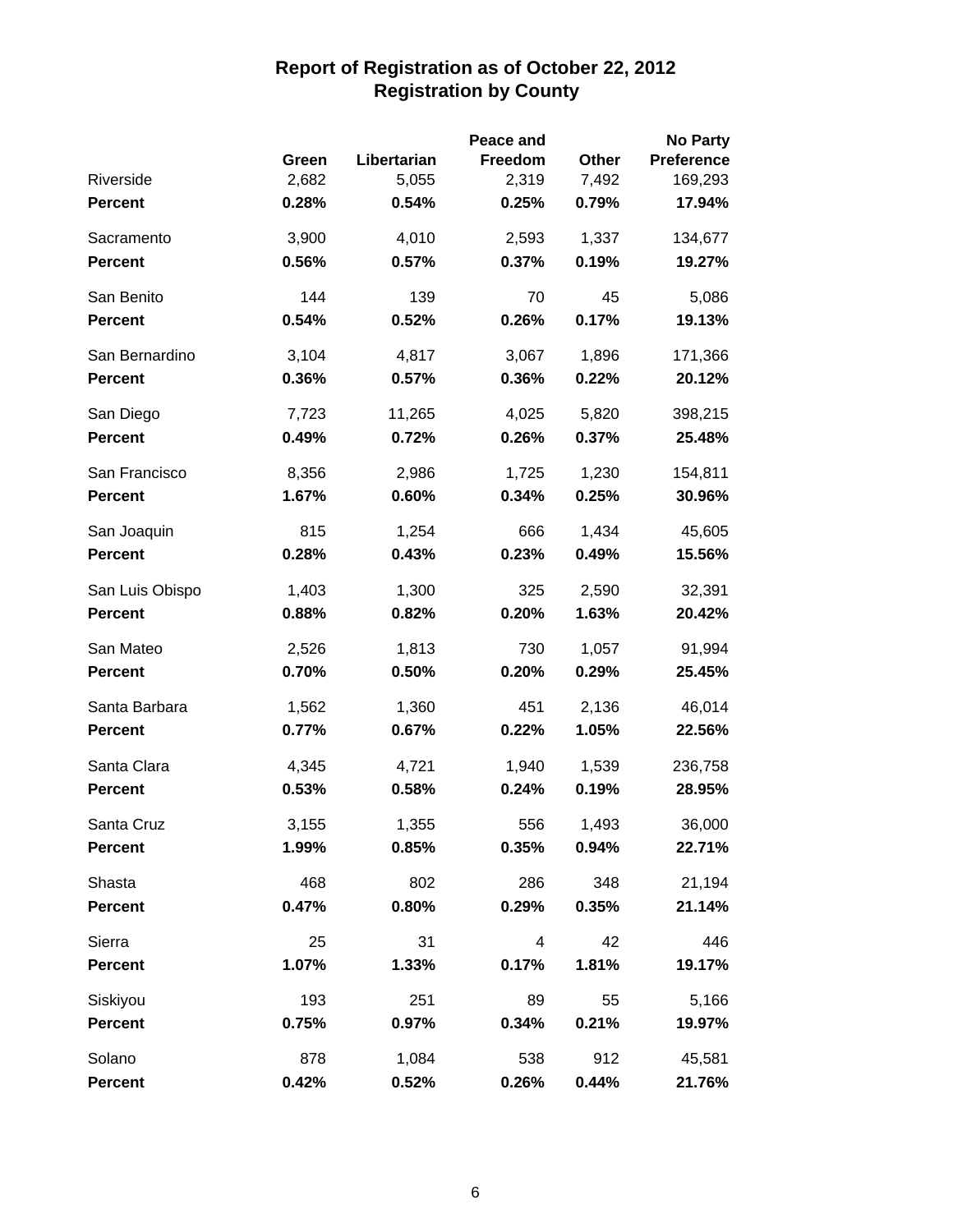|                    |            | <b>Eligible Registered</b> | <b>Democratic</b> | Republican | American<br>Independent | <b>Americans</b><br><b>Elect</b> |
|--------------------|------------|----------------------------|-------------------|------------|-------------------------|----------------------------------|
| Sonoma             | 339,309    | 260,315                    | 134,234           | 56,567     | 6,491                   | 3                                |
| <b>Percent</b>     |            | 76.72%                     | 51.57%            | 21.73%     | 2.49%                   | 0.00%                            |
| Stanislaus         | 322,964    | 232,909                    | 93,348            | 90,738     | 6,384                   | 12                               |
| <b>Percent</b>     |            | 72.12%                     | 40.08%            | 38.96%     | 2.74%                   | 0.01%                            |
| Sutter             | 59,275     | 42,194                     | 13,726            | 18,890     | 1,337                   | $\mathbf 0$                      |
| <b>Percent</b>     |            | 71.18%                     | 32.53%            | 44.77%     | 3.17%                   | 0.00%                            |
| Tehama             | 43,306     | 31,174                     | 9,435             | 13,802     | 1,548                   | $\mathbf 0$                      |
| <b>Percent</b>     |            | 71.99%                     | 30.27%            | 44.27%     | 4.97%                   | 0.00%                            |
| <b>Trinity</b>     | 11,343     | 8,046                      | 2,702             | 2,770      | 381                     | $\boldsymbol{0}$                 |
| <b>Percent</b>     |            | 70.93%                     | 33.58%            | 34.43%     | 4.74%                   | 0.00%                            |
| Tulare             | 252,258    | 145,348                    | 49,151            | 63,809     | 4,858                   | 12                               |
| <b>Percent</b>     |            | 57.62%                     | 33.82%            | 43.90%     | 3.34%                   | 0.01%                            |
| Tuolumne           | 39,259     | 31,769                     | 10,249            | 13,482     | 1,273                   | 1                                |
| <b>Percent</b>     |            | 80.92%                     | 32.26%            | 42.44%     | 4.01%                   | 0.00%                            |
| Ventura            | 534,607    | 426,948                    | 164,592           | 155,312    | 10,691                  | 13                               |
| <b>Percent</b>     |            | 79.86%                     | 38.55%            | 36.38%     | 2.50%                   | 0.00%                            |
| Yolo               | 137,680    | 102,186                    | 48,257            | 24,617     | 2,805                   | 3                                |
| <b>Percent</b>     |            | 74.22%                     | 47.22%            | 24.09%     | 2.74%                   | 0.00%                            |
| Yuba               | 47,074     | 30,115                     | 9,508             | 11,797     | 1,409                   | $\overline{2}$                   |
| <b>Percent</b>     |            | 63.97%                     | 31.57%            | 39.17%     | 4.68%                   | 0.01%                            |
| <b>State Total</b> | 23,802,577 | 18,245,970                 | 7,966,422         | 5,356,608  | 477,129                 | 3,313                            |
| <b>Percent</b>     |            | 76.66%                     | 43.66%            | 29.36%     | 2.61%                   | 0.02%                            |